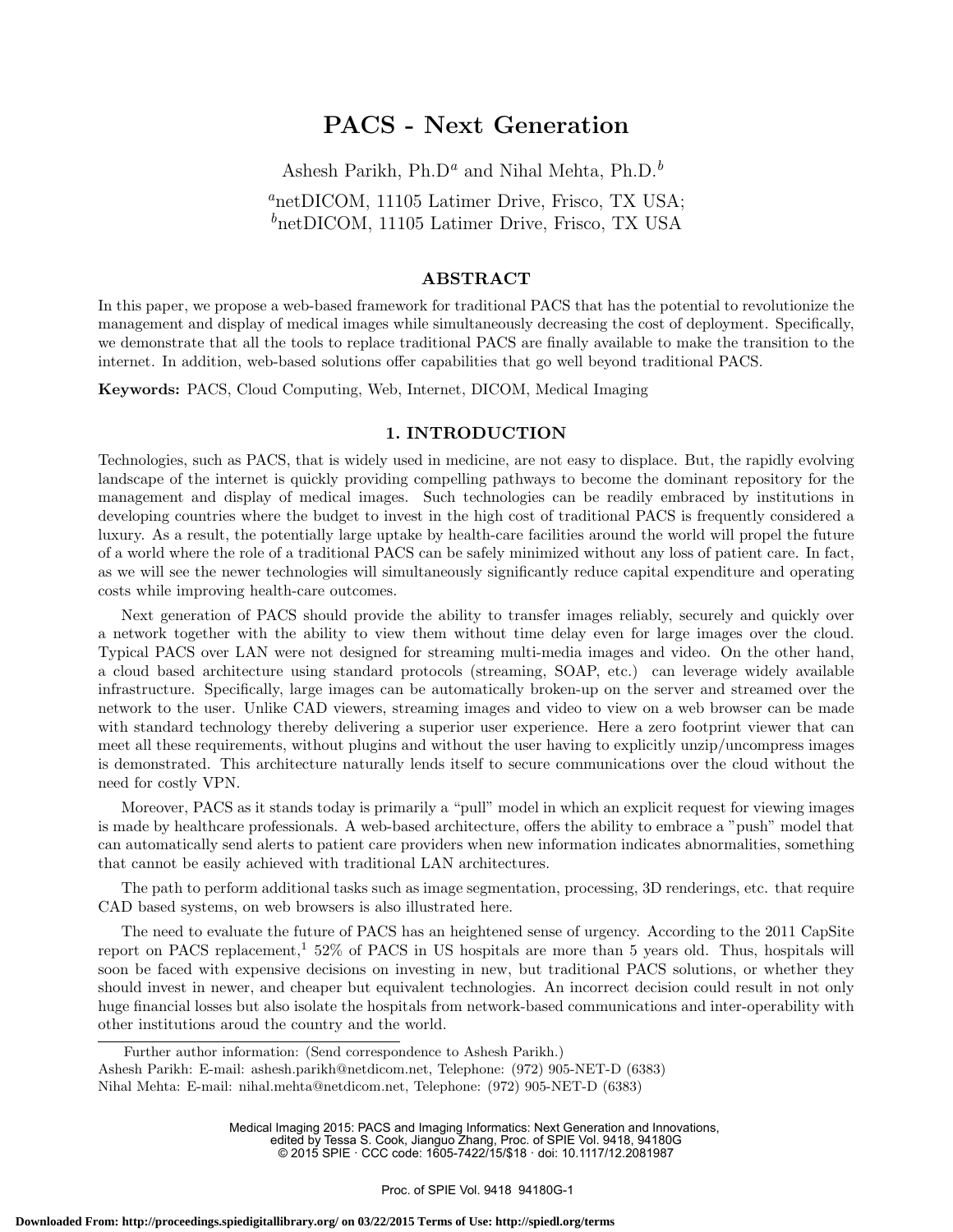In this presentation, we first review the key features of a traditional PACS solution. We then highlight the equivalent PACS functionality in a web-based solution. Finally, to illustrate the increasing viability of a no-hardware/no-software download/only-browser type of solution, we discuss in more detail the architecture of some of the equivalent web-based functionality.

# 2. TRADITIONAL PACS

Traditional PACS functionalities can be classified as follows:

- 1. Image Management and Display
	- (a) Refers to the ability to view DICOMs of different modalities on a workstation
- 2. Communications
	- (a) Refers to the functionality whereby systems can query and retrieve medical images from PACS
- 3. Administration
	- (a) This is a broad category that encompasses a variety of features such as
		- i. Organization of medical images for a patient, including historical images
		- ii. File system storage for the images
		- iii. Secure access to the workstation

### 2.1 Traditional PACS Limitations

Despite the wide-ranging success of PACS, there are serious shortcomings with traditional PACS. These primarily stem from the way that PACS are typically configured. As a result, the following capabilities are often difficult, and in some instances, impossible to find in traditional PACS:

- 1. Image Display Issues
	- (a) Lack of standards based streaming protocols for reading data made available over time means that images have to be completely downloaded before they can be viewed, or vendors use proprietary approaches that cannot be guaranteed to work over a large range of images. For large images, this latency can be an annoyance.
	- (b) Application vendors have often built modality-specific workstations. This contributes to their high capital expenditure and on-going maintenance costs.
- 2. Communications Issues
	- (a) PACS typically operate on LANs that are hard to reach from outside. Thus, it's difficult to obtain second opinions from other physicians, especially those that may be in different institutions around the world. But there is a bigger problem lurking here: even if, somehow, access to the LAN is achieved, the issue of how an outsider can gain access in a secure manner to the relevant image still remains.
	- (b) To retrieve images from another PACS workstation, the DICOM standard has specified operations, the DICOM Message Service Element (DIMSE).<sup>2</sup> These include the Composite Operations such as C-FIND and the Normalized operations such as N-Create. Even though these operations are well defined, there are still inconsistencies between implementations across vendors. These often manifest themselves when images from different modalities are requested, and the target PACS has only a partial set. In such cases, the response from the target PACS is not consistently implemented across different vendors resulting in errors.
	- (c) Finally, it's important to note that while the DICOM standard specifies the communication protocols, these are not widely known in the larger computer development field. Consequently, any development, modifications or enhancements will always take longer and cost more than comparable efforts using mainstream technologies.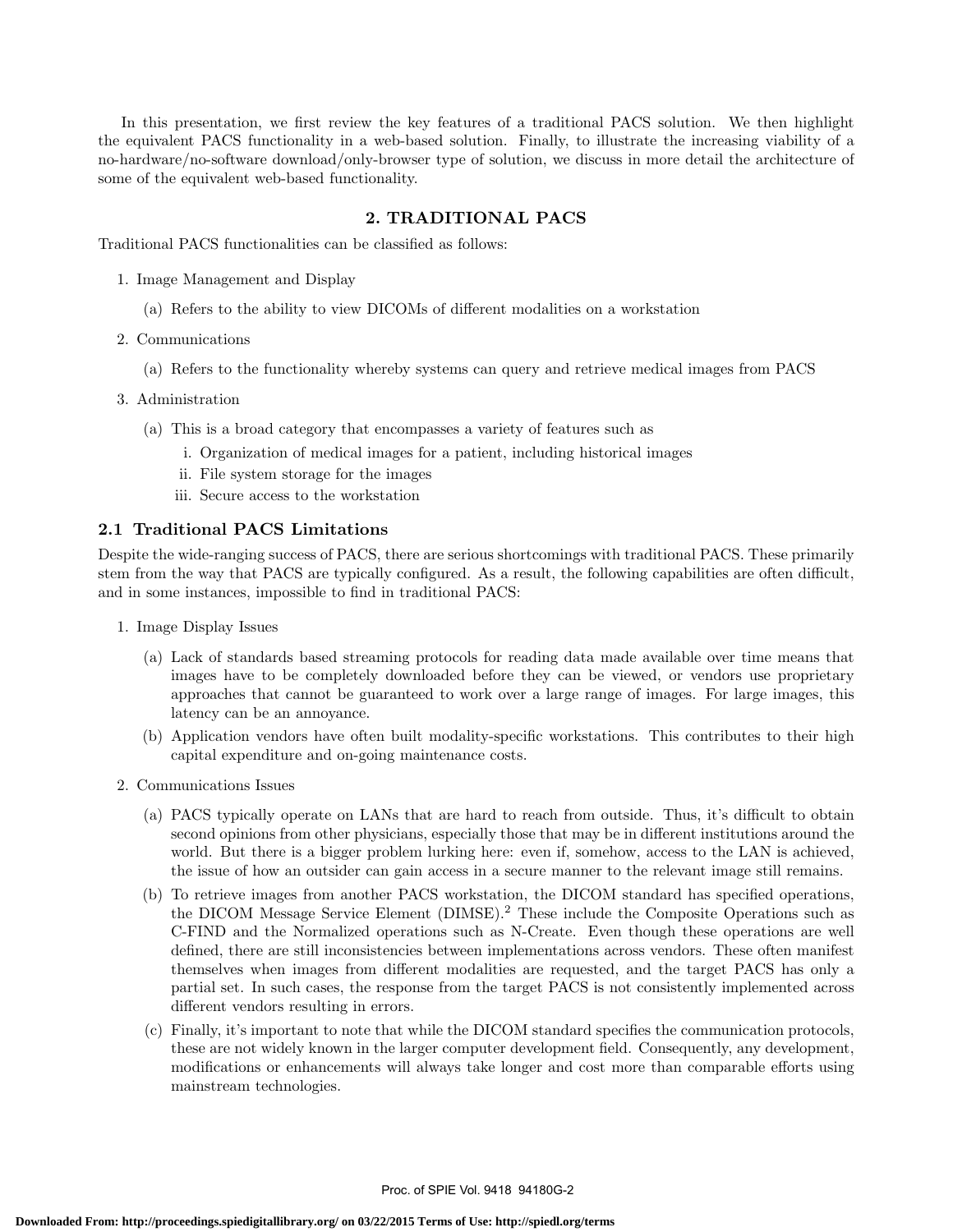- 3. Administration Issues
	- (a) Lack of a relational database increases the complexity of organizing and managing patient information coherently. Consequently, retrieving historical patient studies, say, for comparison purposes is challenging thereby compromising patient care.
	- (b) Traditional PACS is a hardware centric solution with their concomitant problems:
		- i. With the large number of images that have to be taken per series, the memory needs to be carefully managed so that the system always has adequate storage space. This administration leads to increased costs but also to the human cost of monitoring and procuring additional storage when warranted.
		- ii. Securing access to PACS so that only authorized personnel are able to view them is, again, often achieved through physical rather than software means. Workstation access is limited by restricting access to the rooms that they are placed. This comes at the cost, however, of making them immobile - users have to physically go to workstations to view images.
		- iii. Being hardware, institutions have to ensure that they are well maintained. This adds to human monitoring costs.
		- iv. PACS are an expensive proposition. Their high costs are prohibitive for institutions in developing countries.

## 3. FUTURE OF PACS - WEB-BASED

A web-based PACS is a collection of technologies that together make it viable proposition to replace traditional PACS. The promise,though, of a web-based PACS has only recently become viable. While there has been much talk about moving PACS to the internet over the past few years, there were challenges that till recently made such a transition highly unlikely. Specifically, the following capabilities are well addressed in a web-based solution:

- 1. Securing access of medical images to authorized personnel
- 2. Use of a relational database to manage the organization of medical images

There are others, such as the ability to display DICOMs on a web browser - critical for any traditional PACS replacement, that till recently were sub-optimally addressed. Previously, DICOM files were converted to standard format natively recognizable by browsers, such as JPG or PNG. While this conversion made it possible to view DICOMs on browsers, image processing capabilities were lost.

The recently introduced HTML5 standard made it possible to view DICOMs on web browsers without the need to first convert to lossy formats such as JPG or PNG. (While HTML5 was available earlier, it was in "candidate" state. Thus, while browser providers such as Google (Chrome<sup>TM</sup>), Apple (Safari<sup>TM</sup>) and Microsoft (Internet ExplorerTM) provide limited support of HTML5, there was no guarantee that those would continue to be supported in the future. Consequently, it would be difficult for vendors to build applications with the risk that their development efforts may be laid to rest. With the introduction of HTML5 as an official "Recommendation" from the W3 organization, $3$  however, the status is assured.

Furthermore, the related specification for cascading style sheets (CSS3) allows images to be easily reflected for comparison studies when analyzing, say, breast mammograms.

Together with the emergence of HTML5 being an official standard and the evolution of cloud computing, a web-based approach to PACS becomes an attractive and implementable approach. For each of the three broad categories for PACS capabilities introduced earlier, a web-based approach offers equivalent or superior advantages. Furthermore, this approach offers additional capabilities that could not be provided by a traditional PACS solution: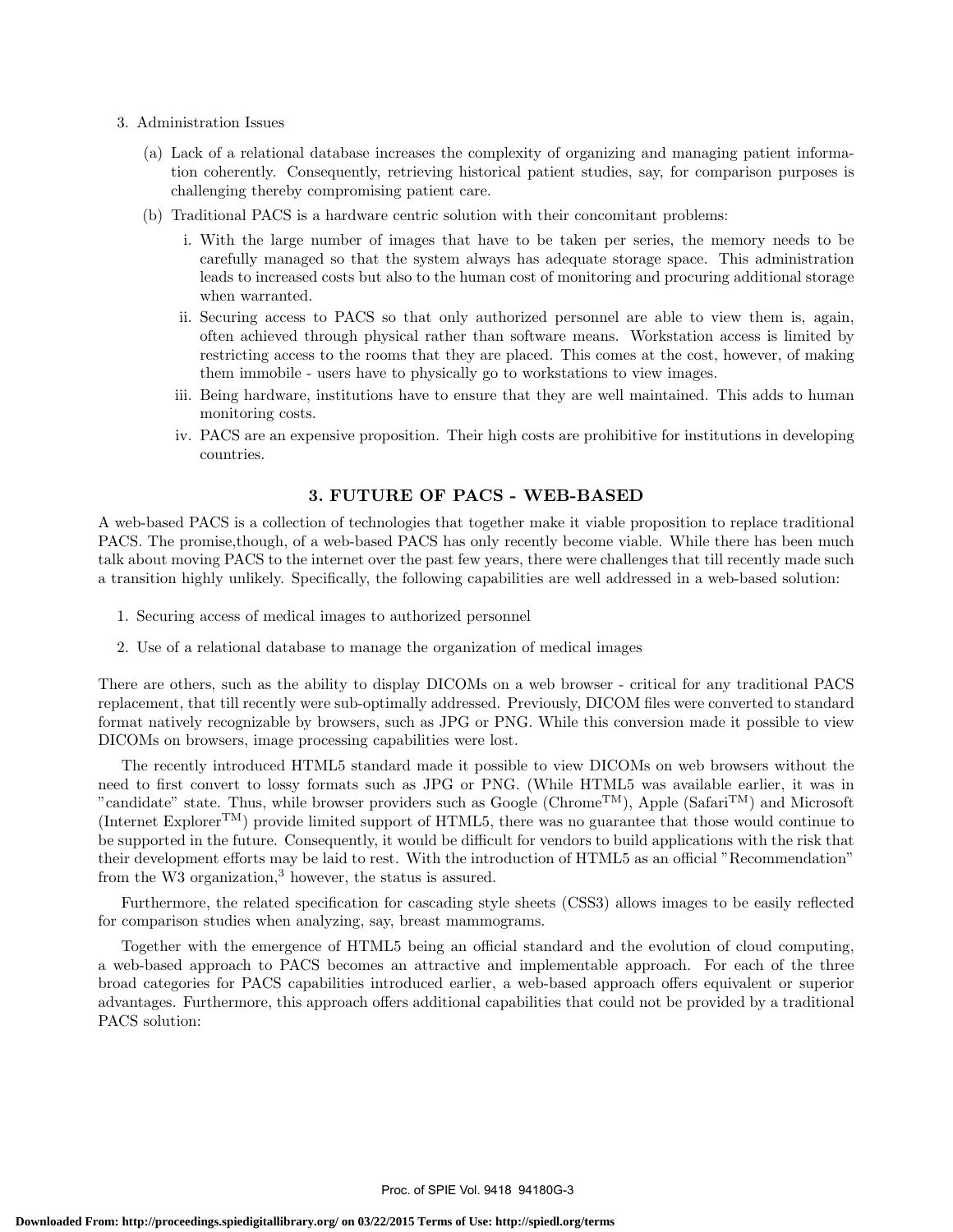- 1. Image Management and Display
	- (a) Arguably, one of the most important technology innovation that makes a web-based PACS a viable proposition is HTML5. HTML5's <canvas> tag provides the ability to read image intensities specified in bytes and display on the browser. With this capability, the image bytes in a DICOM file can be displayed directly on a web browser without the need for the user to pre-install any plug-ins.
	- (b) Ajax (Asynchronous JavaScript And XML) is a group of interrelated Web development techniques used on the client-side to create asynchronous Web applications. Specifically, with this technique, a web browser can do the following:
		- i. In a multi-frame series, the entire series doesn't have to be loaded before the user can start viewing the images. Instead, the server can be configured to send just a handful of the first few images in the series. Then, using AJAX, the client browser can request additional images as the user starts scrolling through the images. This partial loading of images means that the user can start viewing images almost in real-time.

With HTML5, AJAX has become even more powerful as it provides support for support uploading/downloading binary data, critical for downloading binary DICOM file and displaying the image data specified therein. We call this approach the "inter-frame AJAX."

As a result, the user can scroll through the frames of the series without causing any browser refresh and offering a seamless way for the user to scroll through the images.

- ii. While the previous use of AJAX decreases latency by downloading just a handful of frames instead of the entire series before the user can start viewing them, another related technique can be applied in conjunction to decrease latency even more, making the display of images seem almost instantaneous. In this case, the web server would open the DICOM file requested but instead send only a fraction of the bytes (that is, every other nth byte) to the browser. This would load the image almost instantaneously albeit at a lower resolution. But, the lower resolution would not affect the image being viewed at full size. Then, as the user spends a few seconds looking over the image, the additional bytes are sent so that if the user chooses to zoom in, there would be no loss of resolution. We call this approach "intra-frame AJAX." HTML5's Stream API<sup>4</sup> can be used to facilitate this approach.
- (c) To make the web browser a true replacement for Traditional PACS, the user must be able to interact with the image in the same way as on PACS workstations. Here again, with HTML5's  $\zeta$ canvas element, the image's pixel intensities can be manipulated by user gestures (touch and mouse moves) and clicks on the browser using Javascript.

This allows all the standard tools such as Window Leveling, Contrast Adjustment, Zooming and Panning to be offered. In addition, measuring tools such as rulers and protectors can also be defined. These tools allow the user to interact directly with the image without having to send anything back to the server.

- 2. Communications
	- (a) One of the greatest concerns of a web-based PACS has been the latency as the user may have to wait before the image can be downloaded before viewed. However, download speeds have increased significantly over the past few years that this issue has been rendered moot. Nowadays, images can be downloaded to even handheld devices in fractions of seconds. With streaming capabilities (discussed above), images can be displayed almost in real-time.
	- (b) As stated earlier, Traditional PACS can be queried using DIMSE protocols. On the other hand, in a web-based model, there are more options to query and retrieve medical images. However, a fundamental ingredient for all of them is the ability to organize and manage the medical image and related information in a relational database.

The way these typically work is that as each medical image is loaded into the web-based system the first time, their headers (in binary format) are read by the server and the information stored in relational database tables.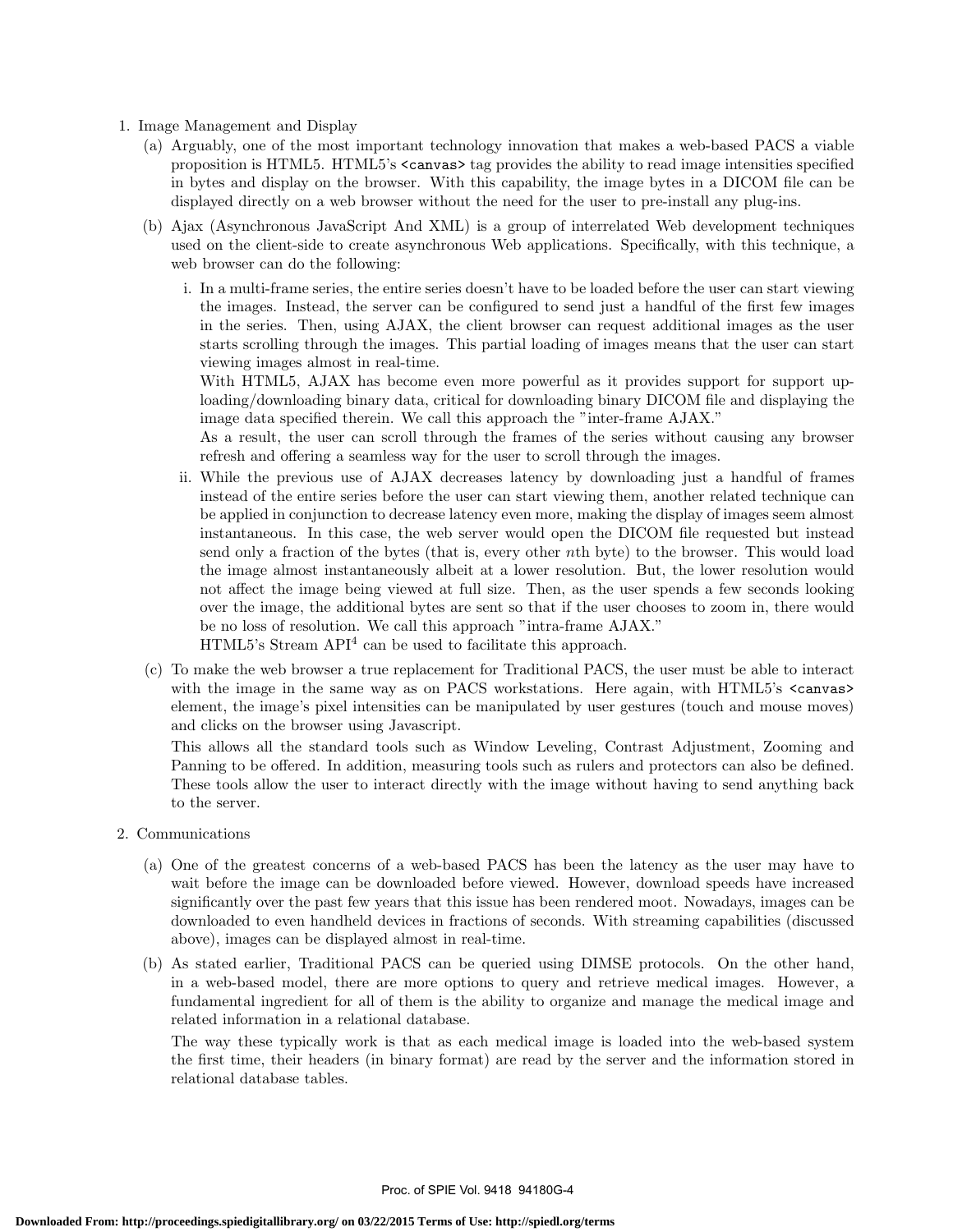Subsequently, queries for specific medical images are made against the relational database.



Figure 1. Geo-Replicating Databases in Azure Cloud Services

Internet technologies specify ways in which systems can query each other to obtain information. The predominant technology have been SOAP Web Services and REST APIs. The current trend, though, seems to favor REST APIs.

REST (Representational State Transfer) APIs (Application Programming Interface) are lightweight, maintainable, and scalable web services built upon the HTTP protocol. Just like humans who type in an URL in a browser's address bar to visit a website, a REST web service, called a RESTful service, enables machine-to-machine communications. Provided that external web servers have the proper authentication credentials, they can query the web application and request the data.

What makes RESTful powerful is that the format of the URL together with the information in the body of the request can fully replace the DIMSE operations such as C-FIND. Thus, using standard web technologies, the DICOM communications problem is elegantly addressed.

- 3. Administration: This set of capabilities cover a miscellany of functionality that are necessary to operate a secure and scalable PACS application residing and operating entirely on the web.
	- (a) Cloud Computing: This is a set of technologies that offer a "pay-as-you-go" model. Such an approach is critical for the management of high volume applications such as medical images so that Healthcare facilities only pay for the storage they need. They don't have to provision (and pay) for additional storage just in case they need it. With a cloud-based model, additional storage is automatically provisioned as needed. This ability of cloud services such as Microsoft Azure or Amazon Web Services to offer "elastic" provisioning dramatically reduces the total cost of investment for Healthcare facilities. And, when compared to traditional PACS, this cost advantage is a game-changer.

Another major advantage of cloud computing over traditional web hosting is that databases are replicated in data centers around the world. This allows facilities to be served from databases that they are geographically closest to. Figure 1 is a screenshot from Microsoft's Azure Cloud Services Dashboard which shows how databases can be replicated in different geographic regions.

Finally, most cloud services nowadays offer 1-click high-availability, backup, and disaster recovery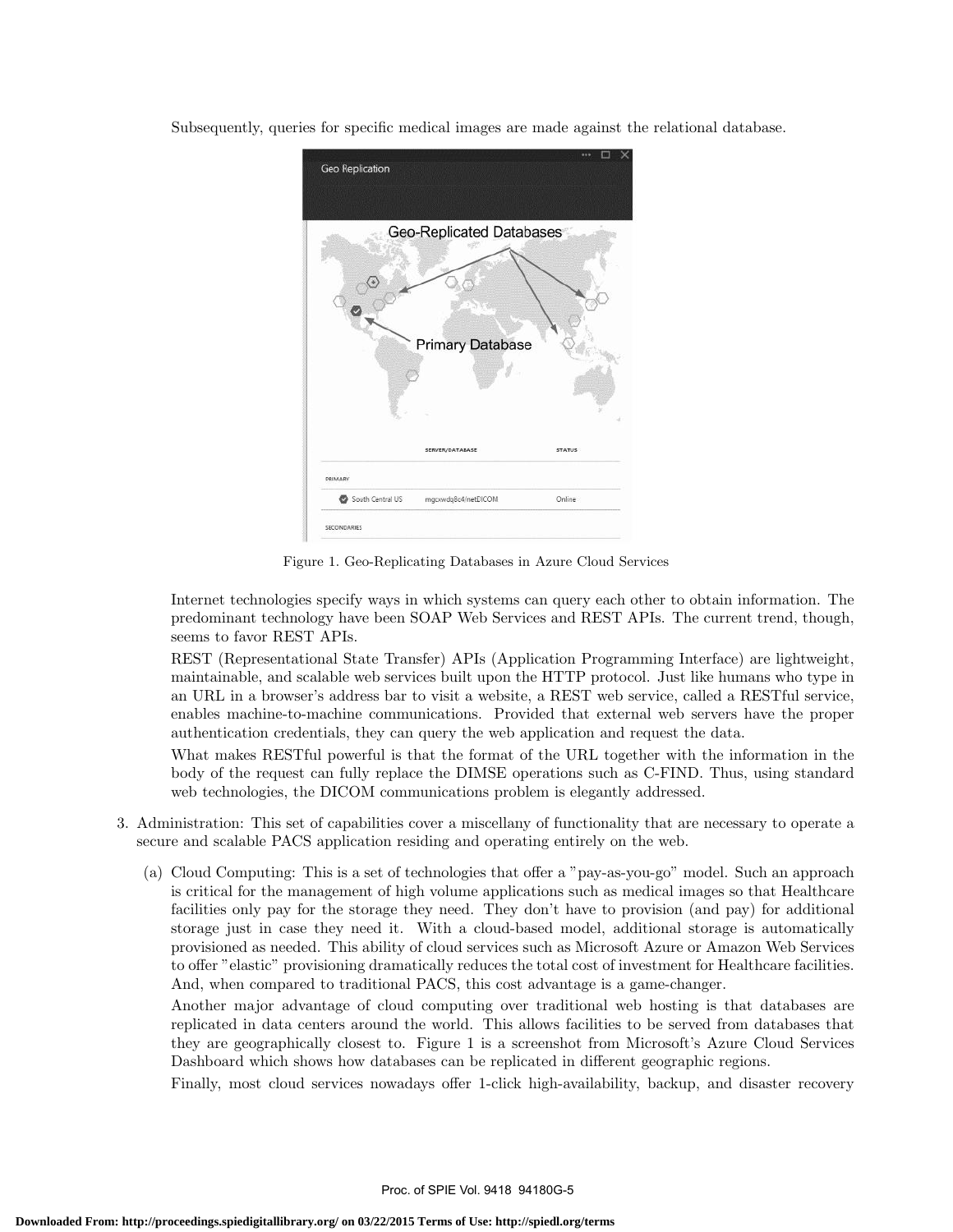solutions. As a result, the entire IT functions for managing a PACS can be completely devolved to a cloud based PACS. (Note of caution: While the promise of a cloud based PACS is attractive, many vendors still haven't got the full picture implemented correctly. )

(b) A major concern with any web-based system is security. Healthcare organizations will be reluctant to cede control of their traditional PACS environment to a cloud service where they have no physical authority over their images and data. However, today's encryption technologies are extremely sophisticated. Storage, as well as transportation (wireline and wireless) channels are secure and free from malicious tampering. Thus, access to a cloud based PACS is safe and secure. And, with cloud based services such as regular backups, disaster recovery, equivalent, or in some cases, superior, levels of infrastructure can be obtained. Thus, the move from a healtcare organization owned network to the cloud is no longer a technical sticking point - rather the challenges are more political and an unreasonable fear of new technologies.

As is well known, the standard way to access services on the web is to first login using an unique username and password over secure channels protected by current encryption methods such as Transport Layer Security (TLS) Version 1 or higher. Nowadays, though, this simple login process can be enhanced and the security made stronger by newer technologies such as Multi-Factor Authentication." In this case, the user would be sent a single use code that would be sent to the user using another channel such as an SMS (text message) or an automated voice call to a pre-registered phone number. The user would need to use this code together with the username/password to gain access to the system.

The username/password together with multi-factor authentication controls access to a pre-registered group of users. However, this process can quickly become onerous if the system is used to grant limited viewing privileges to third party users not pre-registered, such as other radiologists for second opinions, a patient's primary care doctor, etc. Creating user accounts for these users who access the system once or a few times can become an administrative nightmare. However, new standards have just emerged, such as  $O\text{Auth}^5$  an open standard to authentication. Using  $O\text{Auth}$ , third party users can gain access limited and secure access to HTTP service using their credentials that they have registered with Google or some other healthcare organization. This technology allows

- i. Web-based PACS to grant limited access to services such as viewing DICOMs without having to first create accounts. This eliminates the administrative overhead to create and manage third party accounts
- ii. Third party users can access the system using their own credentials without but without having to disclose anything to the web-based PACS system.

This process makes it remarkably convenient to share information in a secure manner without compromising security.

- (c) Inter-operability: With XML based technologies, such as SOAP Web Services, RESTful services, information can be securely shared across many different web-based systems without manual intervention (that is, Machine-to-Machine communications). With such technologies, hospital systems can transfer patient information, including DICOMs if necessary, to other web-based systems, including a suitably configured web-based PACS. Specifically, using standards such as  $HL7$ ,<sup>6</sup> clinical information can be shared across healthcare facilities. HL7 v3, however, suffered from a global lack of adoption, especially in the US. Thus, the HL7 body has introduced a new new approach to healthcare information exchange called Fast Healthcare Interoperability Resources (FHIR). With these standards, administrative and clinical information can be exchanged securely and consistently across different healthcare organizations over the internet.
- 4. Additional Capabilities: These are some capabilities that a web-based PACS can offer which would be difficult or almost impossible to get on traditional PACS.
	- (a) Email notification: One of the features of web applications that we take for granted is the ability to receive notification and other types of emails from the web application. These notifications can be alerts, confirmations, call for actions, etc. Traditional PACS, because they are on LANs, cannot offer these features. But, a web-based PACS can take advantage of the email capabilities and offer features such as the following: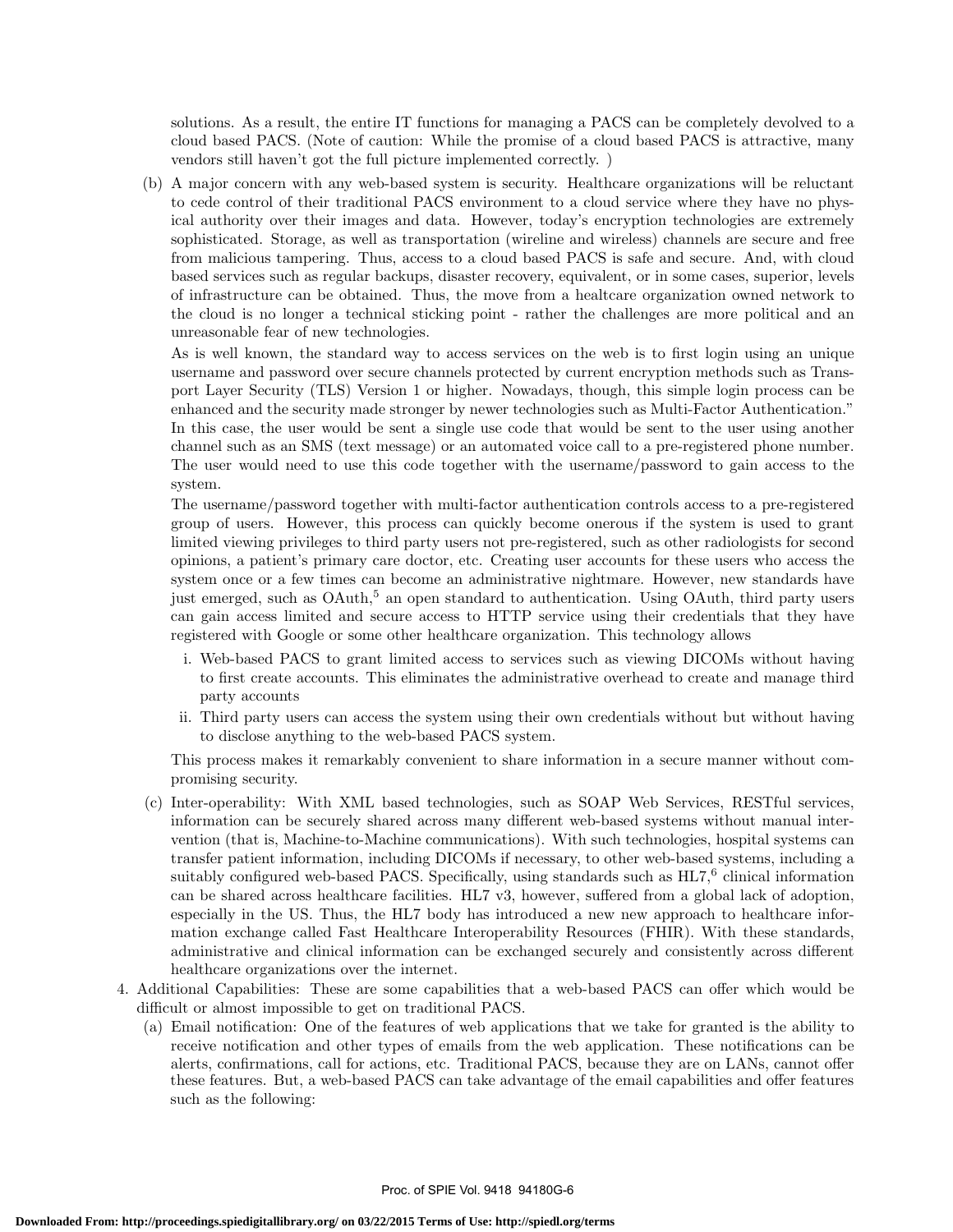- i. Notification to appropriate group (physicians, etc.) when new images have been uploaded to the system
- ii. Alert notifications if new images have not been read by a doctor by a pre-specified time
- iii. Ability for a physician to send an email to another physician for a second opinion.
	- A. The email would not contain any images as attachments. Rather, the email would contain a link that when clicked, the recipient would be asked to authenticate and only then be taken to a page that displays the images. The physician would then be able to read the images, and note their report or opinions.
	- B. Upon completion, the system would send an email to the physician that requested the second opinion.
- (b) HTML Links: : Information in the system can be shared (in secure ways) with other applications. In addition to embedding links in email, links can also be placed in other web documents.
- (c) One of the benefits of having a system that resides on a web server is that it provides enormous processing power. As a result, a web-based PACS is not just a repository but an intelligent machine. The following is a list of some of the capabilities that can take full advantage of this:
	- i. Image processing: While HTML5 provides a <canvas> that allows users to manipulate pixels on a browser, server side languages, such as  $C#$  and Java<sup>TM</sup> have the ability to open binary image files and access pixel level data. Thus, server-side code can be written that can perform image processing algorithms. Specifically, kernel operations can be performed against the pixel level data for edge detection, digital subtraction between 2 images to highlight differences, etc.

The ability to detect edges can be further enhanced by using different pre-defined kernels for different modalities and organs. (The pre-defined kernels would be stored in the database so that the system would be able to automatically match the most effective kernel based on the header information in the DICOM.

These image processing techniques can be executed in a predetermined sequence, again based on modality and organ, so as the extract potential tumors or other clinically relevant information. Furthermore, based on deviations from normality, email notifications can be automatically configured to be be sent to physicians for prioritized reading of the image. Thus, patient care can be dramatically improved

The edges detected can be stored as image meta-data in the database and super-imposed on the image at the time of display. This information could then be used as a guide to the physician indicating where they should first look.

Figure 2 demonstrates that the browser is capable of running edge detection algorithm. The image on the left is the original DICOM image. The image on the right is the result of executing a basic edge detection algorithm within the browser itself without any plug-ins or pre-installed software.

Conversely, a physician can also manually outline and highlight regions of clinical interests on the browser. Then, these user annotations can also be stored back in the database as image meta-data.

- (d) Anonymization of DICOMs: Frequently, medical images need to be anonymized and stripped off all personally identifiable information such as name, DOB, etc. A web-based system can offer two types of anonymization techniques:
- (e) The integration of a database offers another tantalizing feature. The IHE "Management of Radiology Reporting Templates<sup>"7</sup> can be stored in the database. Then, when a radiologist wants to write a report, the system can automatically match the information from the DICOM header and then present the most appropriate template for the radiologist. This intelligent template matching that will further streamline the workload of physicians.